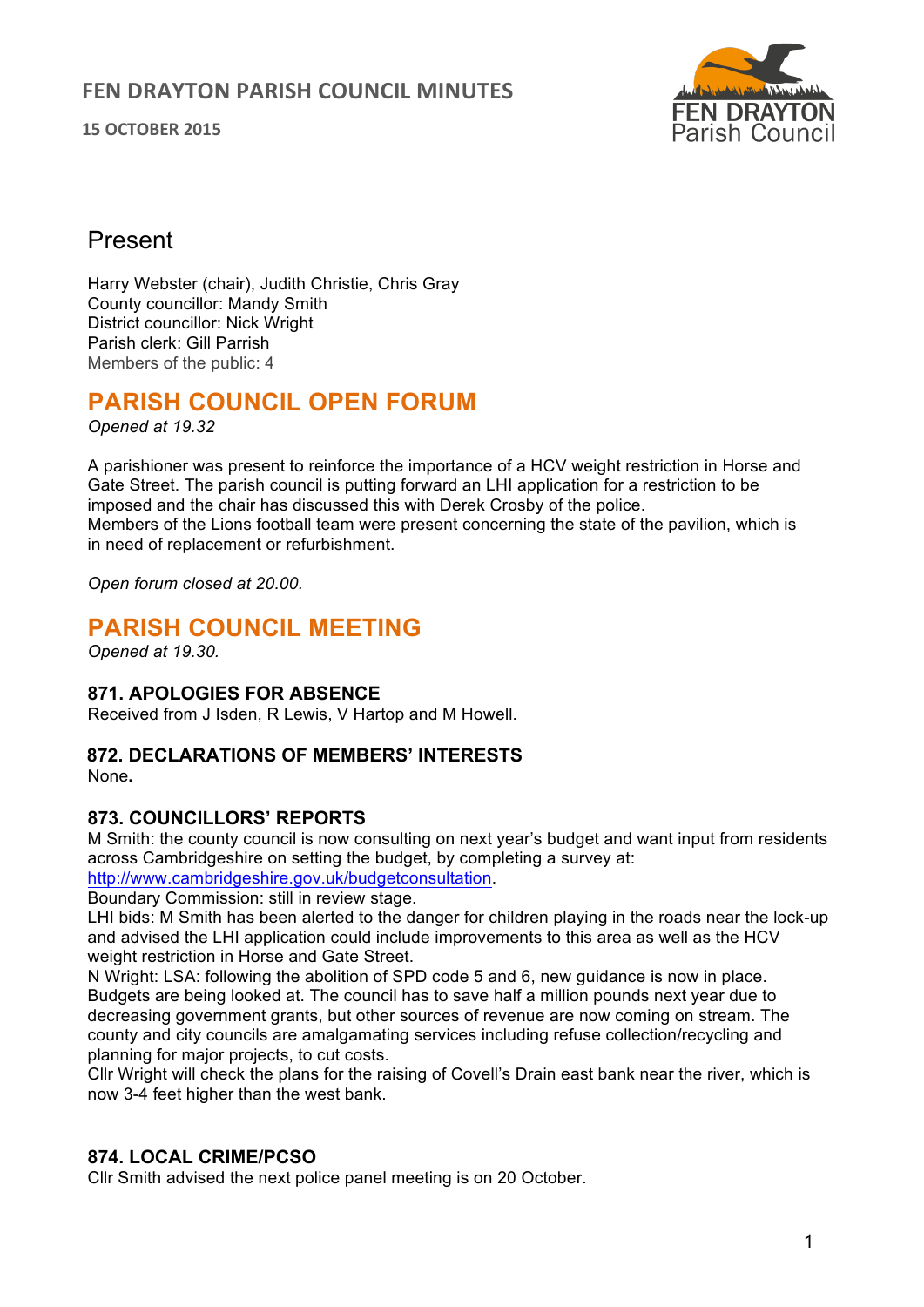**15 OCTOBER 2015**



## **875. MINUTES OF THE LAST MEETING**

J Christie, seconded by C Gray, proposed the September minutes as correct. All in favour.

## **87. ACTIONS/UPDATES FROM PREVIOUS MEETINGS**

(861) Assessment of chestnut tree in Daintrees Road – see 878.

(862/1) Applying for ACV status for the Three Tuns – in progress (clerk).

- (863) Update of landscaping at Cootes Lane/Vermuyden Way corner see 878.
- (864) LHI update see 879.
- (867) Online newsletter (clerk) superseded by magazine see 880.
- (867) Notice about size of posters on notice board (clerk) still pending.
- (870) Sale of enclosure maps two sold and paid for. Other orders in place.
- (870) Change of bank update in progress.

#### **877. CORRESPONDENCE RECEIVED**

- 1. Email re reviving the village magazine + request for donation for setting-up costs.
- 2. Resignation from parish council V Hartop
- 3. Precept estimated tax base (same as last year)
- 4. Community Gritting Scheme (email distributed 6/10).

## **878. VILLAGE LANDSCAPING/TREES/MAINTENANCE**

Tree overhanging Daintrees Road. Atlas will deal on 11 November at a cost of £60 plus VAT. J Christie proposed, seconded by C Gray to accept the quotation. The dead willow tree in Vermuyden Way and the elms by the village hall entrance will be felled on the same date. The clerk will email the handyman asking him to go through the playground inspection report to see what needs to be done and how much it will cost.

P Larter will landscape Cootes Lane/Vermuyden Way corner in late November/early December. The handyman will also be given the go-ahead to put new anti-slip pads on the footbridge by the lock-up and paint the railings.

New planters for the Plantation benches will be discussed at the next meeting.

- **ACTION: J Christie to progress the pruning of the tree in Daintrees Road**
- **ACTION: clerk to email handyman about the footbridge and playground repairs**

## **879. LOCAL HIGHWAYS IMPROVEMENT (LHI) SCHEME**

H Webster will submit the LHI application for weight restrictions in Horse and Gate Street and improvements to the Rosary triangle (making it an obvious roundabout) for safety purpose.

• **ACTION: H Webster to submit the LHI application by 2 November deadline**

#### **880. VILLAGE MAGAZINE**

A group of parishioners propose to revive the village magazine with a first issue in December. J Christie, seconded by C Gray, proposed a donation of £200 towards the set-up costs of the magazine. The parish council's online newsletter will not go ahead at the present time.

• **ACTION: clerk to notify the magazine team**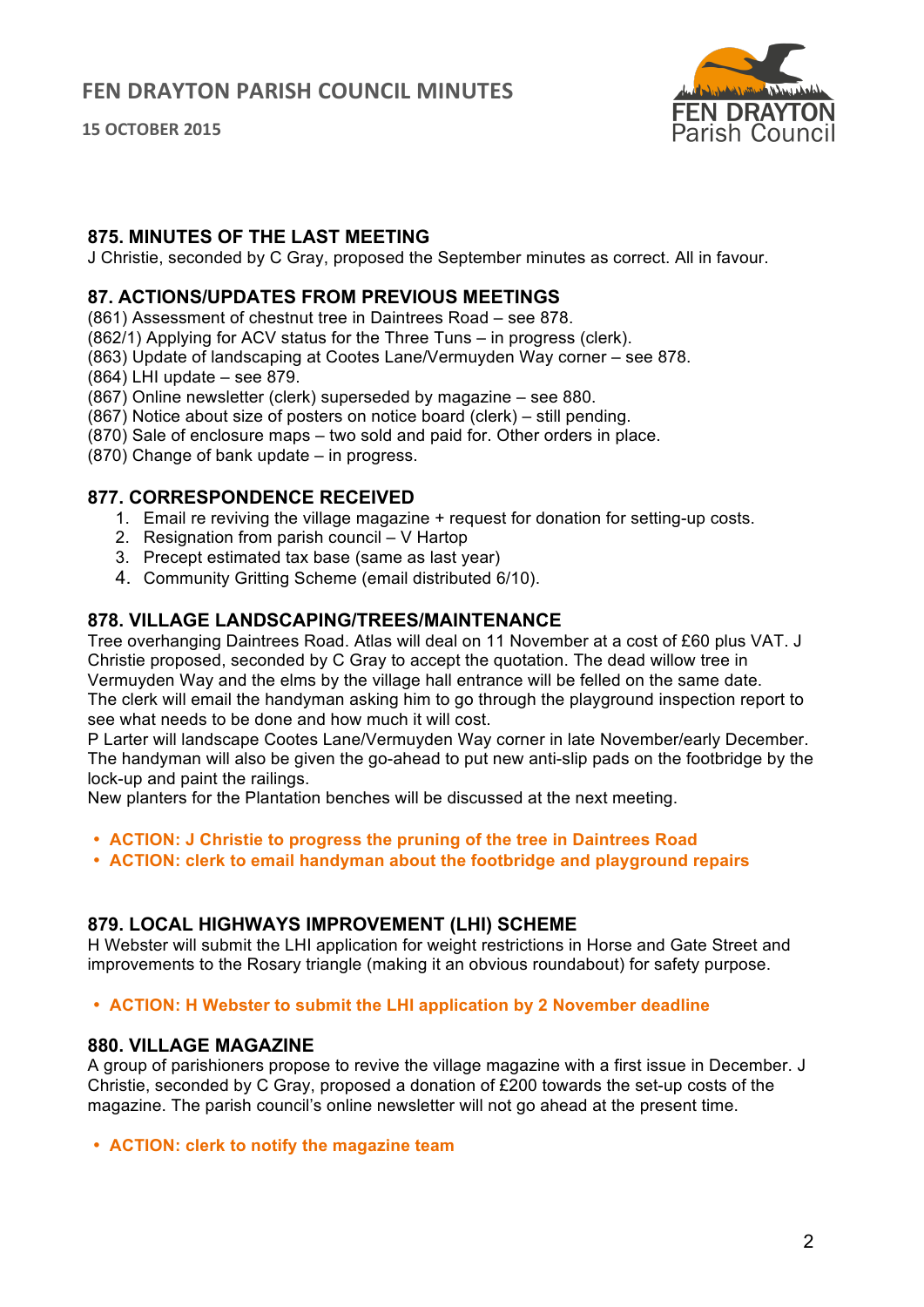



## **881. FOOTBALL FUNDING/PAVILION**

C Gray met with Alan Lamb (who project managed the funding and construction of a new pavilion in Lode). He advised three options: (1) demolish and rebuild, (2) refurbish and upgrade or (3) refurbish with no upgrade. As a starting point, C Gray is going to look at funding from various sources including possible monies from a highways legacy fund, which J Christie will investigate. H Webster will ask Andrew Taylor for a quotation for renovating the building (option 3). The Lions are willing to do much of the interior work, once the rotten parts of the exterior have been replaced.

- **ACTION: C Gray to look into possible funding sources**
- **ACTION: J Christie to investigate the highways legacy fund**
- **ACTION: H Webster to obtain a quotation from A Taylor**

#### **882. MEETINGS IN 2016**

Due to lack of time, his will be put on the agenda for the next meeting.

• **ACTION: clerk to put on November agenda** 

#### **883. PLANNING**

**New applications:**  Tree work application for Orchard House, High Street. *For information only.*

#### **Approved/no objections:**

S/2337/15/FL 24 Oaktree Road – new build dwelling

**Refused:** none

#### **SCDC approved decision notices:**

5/10/2015 S/1594/15/FL storage hut - granted. 02/10/2015 S/1157/15/OL erection of single dwelling - granted

#### **884. FINANCE**

Town Lands Michaelmas rent has been received and banked. Precept BACS receipt 9/10.

Six-monthly expenditure/budget figures were prepared and distributed by the chair. Copies will be emailed to the absent councillors.

Changing banks update – identified Unity Trust as a potential bank. Clerk continuing to deal. Precept estimated tax base: H Webster proposed acceptance of the figure, seconded by J Christie, all in favour.

#### • **ACTION: H Webster to distribute the six-monthly budget figures by email**

- **ACTION: clerk to continue to look into changing banks** 
	- Business account balance £17865.16
	- $\cdot$  S106 account balance = £4937.06
	- Town Lands account balance =  $£7438.11$